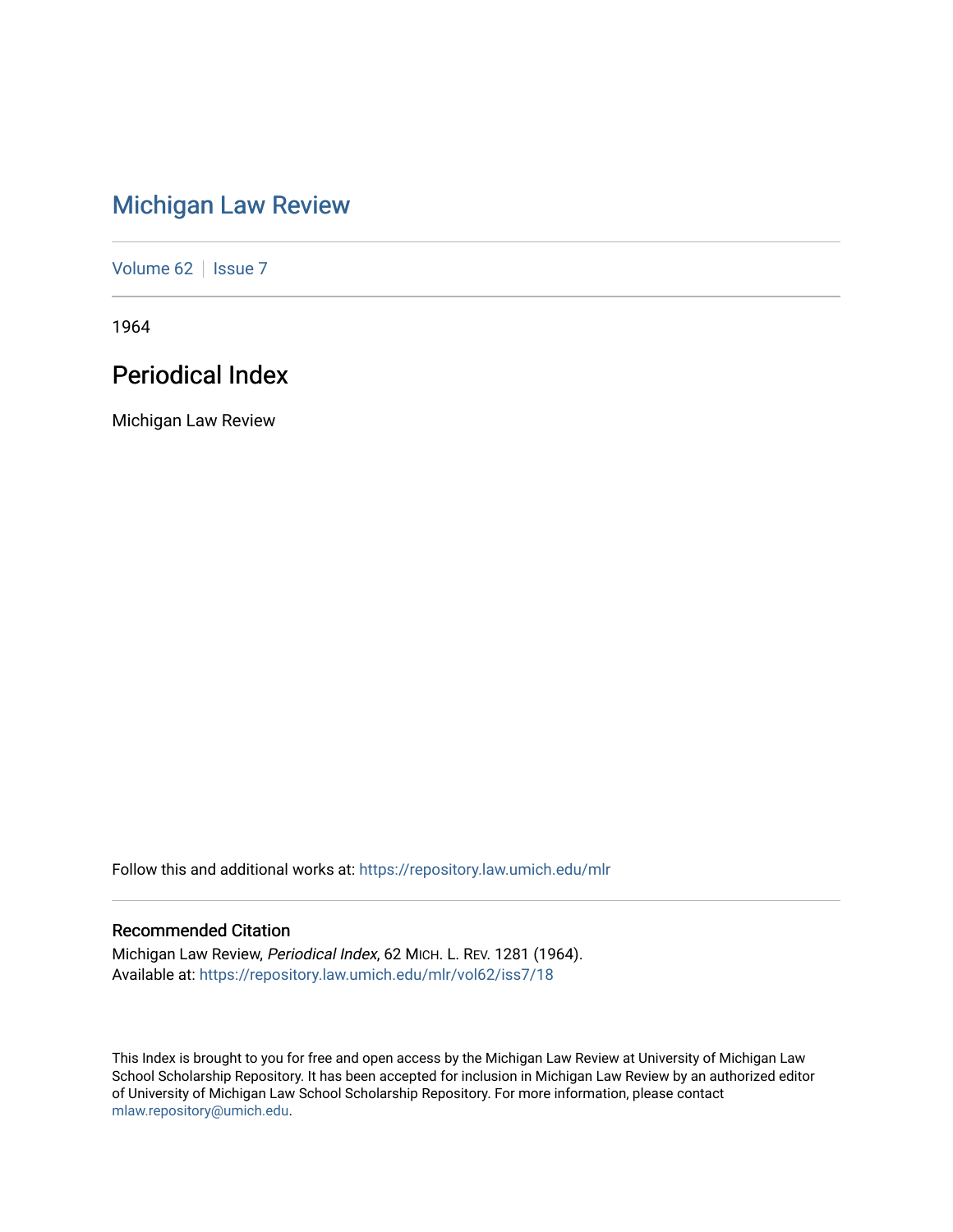# PERIODICAL INDEX

This index includes *articles, comments* and some of the longer *notes* which have appeared in leading law reviews since the publication of the last issue of this *Review.*  (a) indicates a leading article.

# ADMINISTRATIVE LAW

See also *Federal Procedure.* 

Privileged communications before federal administrative agencies: the law applied in the district courts. 31 U. Chi. L. Rev. 395- 416 (Winter).

Transfer of operating rights. 62 Mich. L. Rev. 1016-1035 (April).

#### ANTITRUST LAW

Business reciprocity and the antitrust laws. 39 Notre Dame Law. 185-199 (Feb.).

#### ATTORNEY & CLIENT

Ethical problems and responsibilities of the tax attorney. 66 W. Va. L. Rev. 111- 121 (Feb.).

#### BANKS

Government regulation of bank mergers: the revolving door of *Philadelphia Bank.*  62 Mich. L. Rev. 990-1016 (April).

# COLLECTIVE BARGAINING

Freedom of contract and the collective bargaining agreement. (a) Harry H. Wellington. 112 U. Pa. L. Rev. 467-498 (Feb.).

#### COMPARATIVE LAW

See *Labor Law.* 

#### CONFLICT OF LAWS

Conflict of laws-most significant relationship rule. 42 N.C.L. Rev. 419-429 (Feb.).

Some conflict of laws problems relating to negotiable instruments. 66 W. Va. L. Rev. 91-108 (Feb.).

Symposium on new trends in the conflict of laws. Articles by Hans W. Baade, Willis L. M. Reese, Albert A. Ehrenzweig, Robert A. Leflar, David F. Cavers, Brainerd Currie, Paul H. Neuhaus, Rodolfo De Nova, Wilhelm Wengler, and Kurt H. Nadelmann. 28 Law & Contemp. Prob. 673-869 (Autumn).

#### CONSTITUTIONAL LAW

Sec also *Right to Counsel.* 

Constitutional law-criminal law-habeas corpus-the 1963 trilogy. 42 N.C.L. Rev. 352-373 (Feb.).

Double jeopardy: a new trial after appellate reversal for insufficient evidence. 31 U. Chi. L. Rev. 365-372 (Winter).

Evolving post-conviction procedures-a symposium: the two-trial system in capital cases; federal habeas corpus for state prisoners: the isolation principle; and executive clemency in capital cases. 39 N.Y.U.L. Rev. 50-192 (Jan.).

New vistas in constitutional law. (a) Paul A. Freund. 112 U. Pa. L. Rev. 631-646 (March).

The coerced confession cases in search of a rationale. 31 U. Chi. L. Rev. 313-327 (Winter).

The rule of announcement and unlawful entry: Miller v. United States and Ker v. California. (a) G. Robert Blakey. 112 U. Pa. L. Rev. 499-562 (Feb.).

#### **CONTRACTS**

Contract draftsmanship under article two of the uniform commercial code. 112 U. Pa. L. Rev. 564-600 (Feb.).

#### COPYRIGHT LAW

Statutory copyright protection for books and magazines against machine copying. 39 Notre Dame Law. 161-184 (Feb.).

# **CORPORATIONS**

#### See *Securities Regulation.*

# CREDITORS' RIGHTS

Debtor exemptions in personal property -proposals for modernization. 52 Ky. L.J. 456-467 (1964).

#### CRIMINAL LAW

See *Constitutional Law, International Law, Law* b *Psychiatry, Libel* b *Slander.* 

#### ESTATE PLANNING

Estate planning: part II. Articles by Peter J. Brennan, Earl S. MacNeill, August G. Eckhardt and Amon R. Allen, Harold G. Wren, Merle H. Miller and James S. Telfer, and J. Nelson Young. [Part I appeared in 1963 U. Ill. L.F. 123-260 (Summer).] 1963 U. Ill. L.F. 309-469 (Fall).

#### **EVIDENCE**

See *Administrative Law.* 

#### FEDERAL COURTS

The United States commissioner-a little known component of the federal judicial system. 52 Ky. L.J. 386-402 (1964).

[ 1281]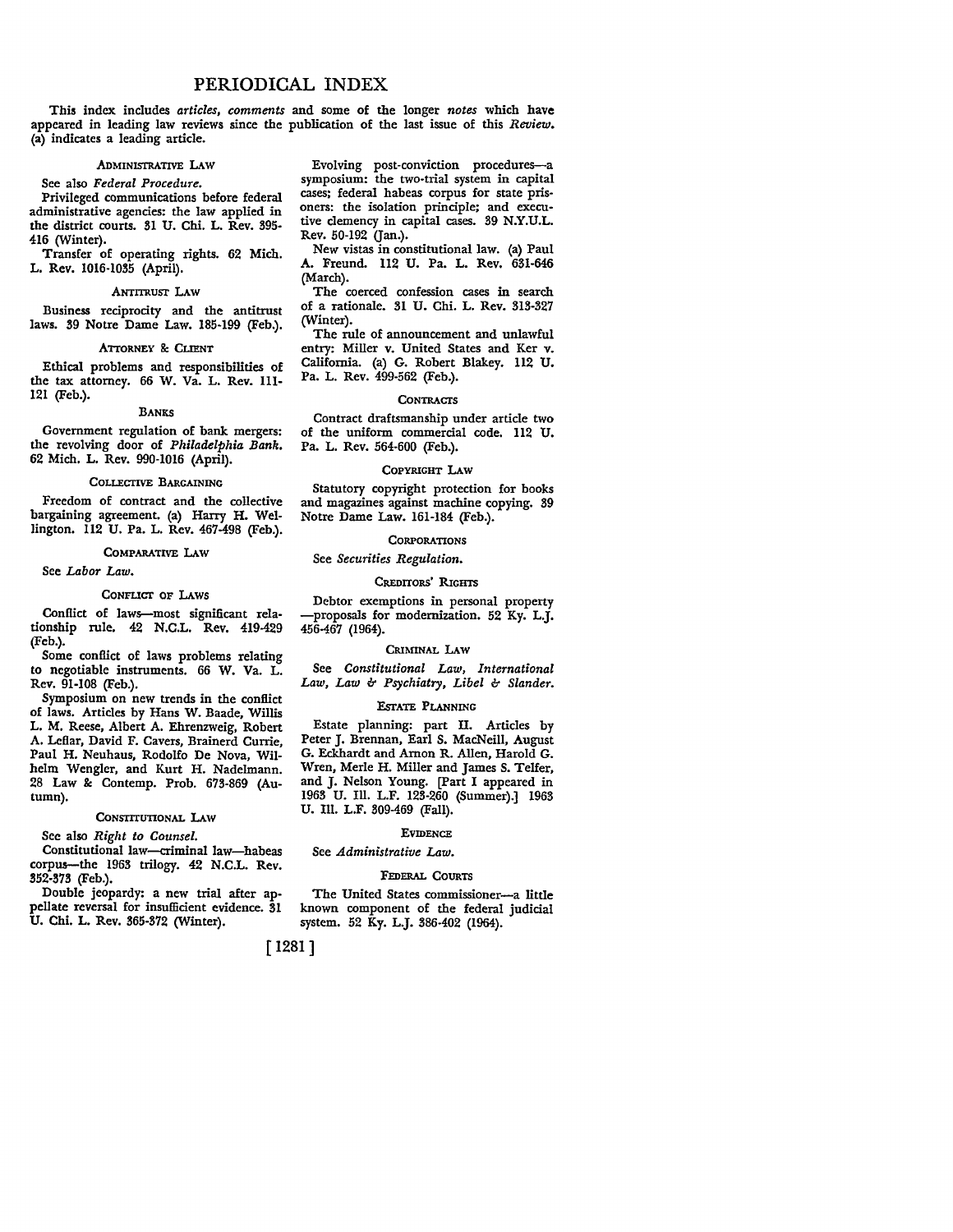# FEDERAL PROCEDURE

# See also *Supreme Court.*

Banishing the premature suitor-a surprising use for the doctrine of sovereign immunity. 73 Yale L.J. 493-514 (Jan.).

Transfer of quasi in rem actions under 28 U.S.C. § 1404(a): a study in the interpretation of "civil action." 31 U. Chi. L. Rev. 373-385 (Winter).

#### **INSURANCE**

See *Torts.* 

#### INTERNATIONAL LAW

Crimes against humanity and the principle of nonextradition of political offenders. (a) Manuel R. Garcia-Mora. 62 Mich. L. Rev. 927-960 (April).

The United States and plans for a uniform (world) law on international sales of goods. Kurt H. Nadelmann. 112 U. Pa. L. Rev. 697-709 (March).

Towards a warless world: one legal formula to achieve transition. (a) Richard A. Falk and Saul H. Mendlovitz. 73 Yale L.J. 399-424 (Jan.).

#### **JURISPRUDENCE**

A private conjecture: Charles Doe and rules of construction. 39 N.Y.U.L. Rev. 20- 47 (Jan.).

Airing a couple of myths about natural law. (a) John H. Crabb. 39 Notre Dame Law. 137-149 (Feb.).

Aspects of jurisprudential thought: a symposium. Articles by Gilbert Geis, Martin Shapiro, Mark R. MacGuigan, and Vilhelm Aubert. 52 Ky. L.J. 267-385 (1964).

Mr. Justice Holmes: some modern views. Articles by Yosal Rogat, Francis A. Allen, Harry Kalven, Jr. and Malcolm P. Sharp. 31 U. Chi. L. Rev. 213-278 (Winter).

#### **JURY TRIAL**

Deadlocked juries and dynamite: a critical look at the "Allen charge." 31 U. Chi. L. Rev. 386-394 (Winter).

#### LABoR LAw

See also *Collective Bargaining, Supreme Court.* 

Administrative enforcement of the right to fair representation: the *Miranda* case. 112 U. Pa. L. Rev. 711-732 (March).

Considerations in avoiding crippling strikes in the newspaper industry. (a) Stuart Rothman. 39 Notre Dame Law. 119-136 (Feb.).

Counsel fees for union officers under the

fiduciary provision of Landrum-Griffin. 73 Yale L.j. 443-471 (Jan.).

Enforcement of no-strike clauses in state courts. 1963 U. Ill. L.F. 495-500 (Fall).

Free speech, fair trials, and factionalism in union discipline. 73 Yale L.J. 472-492 (Jan.).

Freedom of association and compulsory unionism in Sweden and the United States. (a) Clyde W. Summers. 112 U. Pa. L. Rev. 647-696 (March).

The Midwest Piping doctrine: an example of the need for reappraisal of labor board dogma. (a) Julius Getman. 31 U. Chi. L. Rev. 292-311 (Winter).

#### LAW & PSYCHIATRY

A psychoanalysis of the insanity pleaclues to the problems of criminal responsibility and insanity in the death cell. (a) Albert A. Ehrenzweig. 73 Yale L.J. 425-441 (Jan.).

1963 mental health amendments. 42 N.C.L. Rev. 340-351 (Feb.).

The insanity defense: the need for articulate goals at the acquittal, commitment, and release stages. ll2 U. Pa. L. Rev. 733- 753 (March).

#### LIBEL & SLANDER

Seditious libel: myth and reality. (a) Irving Brant. 39 N.Y.U.L. Rev. 1-19 (Jan.).

#### NEGOTIABLE INSTRUMENTS

See *Conflict of Laws.* 

#### **OBSCENITY**

The youth-obscenity problem-a proposal. 52 Ky. L.J. 429-447 (1964).

### RIGHT TO COUNSEL

Indigent defendants and criminal justice. 42 N .C.L. Rev. 322-339 (Feb.).

The right to a lawyer: the implications of Gideon v. Wainwright. (a) Abe Krash. 39 Notre Dame Law. 150-160 (Feb.).

#### SALES

# See also *International Law.*

Kentucky passes a retail installment sales act. 52 Ky. L.J. 448-455 (1964).

#### **SECURITIES**

See *Uniform Commercial Code.* 

#### SECURITIES REGULATION

Private actions and the proxy rules: the basis and the breadth of the federal remedy. 31 U. Chi. L. Rev. 328-354 (Winter).

#### SPACE LAW

Legal control of outer space. 52 Ky. L.J. 404-421 (1964).